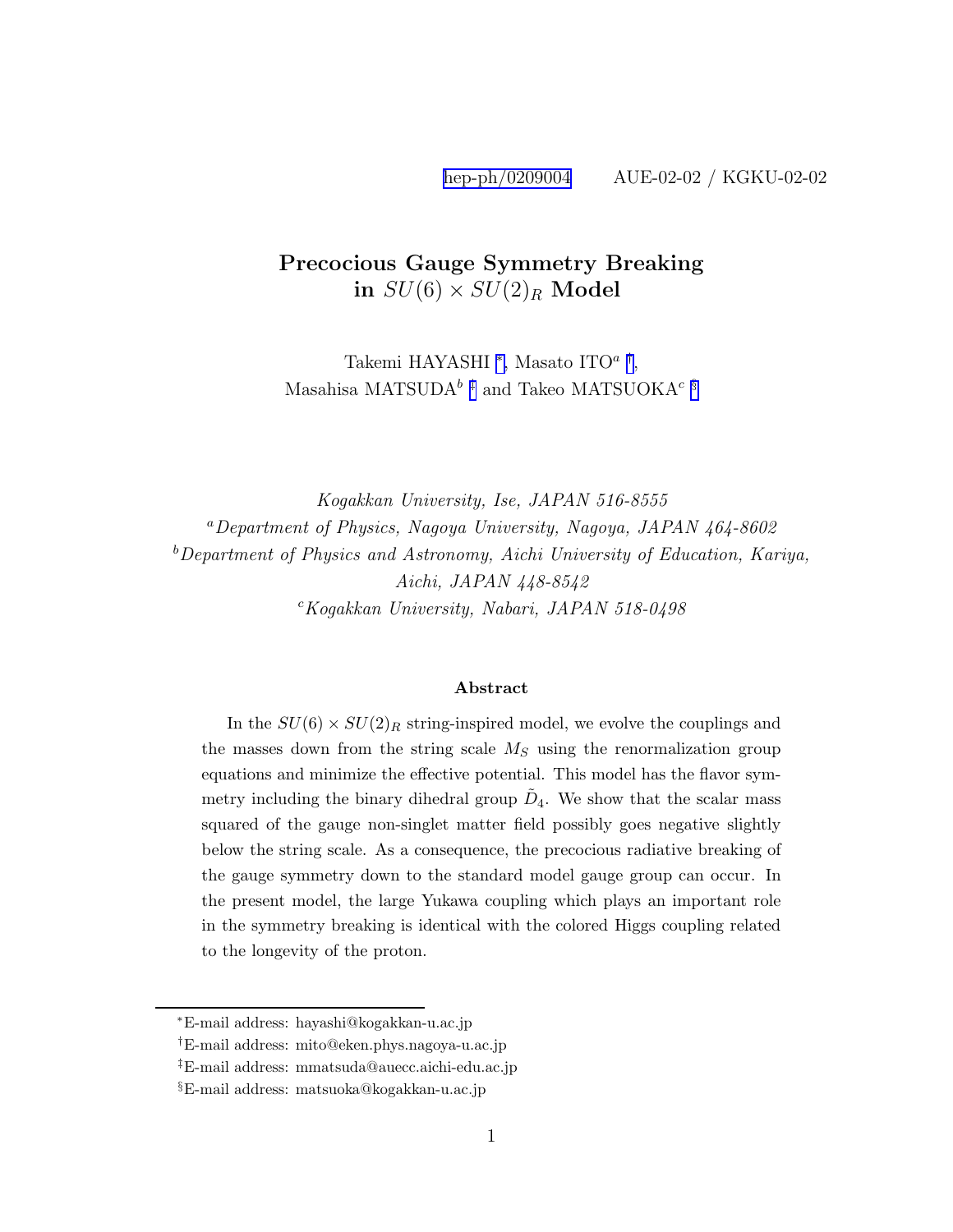### 1 Introduction

In the minimal supersymmetric standard model(MSSM), it is well-known that the spontaneous breaking of the gauge symmetry  $SU(2)_L \times U(1)_Y \to U(1)_{em}$  is caused around the electroweak scale by the radiative effect due to the large top Yukawa coupling.[[1\]](#page-13-0) On the other hand, in many supersymmetric GUT models, it is assumed that by taking the wine-bottle type of the Higgs potential by hand, the spontaneous breaking of a large gauge symmetry such as  $SU(5)$  or  $SO(10)$  takes place via Higgs mechanism at high energies around  $\mathcal{O}(10^{16} \text{GeV})$ . In order to clarify whether or not the spontaneous breaking of the large gauge symmetry occurs at such a large energy scale, we need to address the underlying string theory which yields the GUT-type models. The radiative breaking of the large gauge symmetry occurs if the mass squared of a gauge non-singlet scalar field goes negative precociously as one evolves down from the string scale. Then it is of importance to study whether or not the radiative effect due to the large Yukawa couplings resulting from the underlying theory causes the scalar mass squared to be driven negative at a large energy scale. In the extra  $U(1)^2$  string-inspired model it has been already found that the radiative effect due to the large Yukawa couplings possibly breaks down one of the extra  $U(1)$ gauge symmetries around  $\mathcal{O}(10^{15} \text{GeV}).[2]$  $\mathcal{O}(10^{15} \text{GeV}).[2]$  $\mathcal{O}(10^{15} \text{GeV}).[2]$ 

In this paper we consider the  $SU(6) \times SU(2)_R$  string-inspired model, which contains many phenomenologically attractive features.[[3](#page-13-0), [4](#page-13-0), [5, 6](#page-13-0), [7, 8, 9](#page-13-0)] In this model we evolve couplings and masses down from the string scale  $M<sub>S</sub>$  using the renormalization group(RG) equations and minimize the effective potential. The purpose of this paper is to explore whether the gauge symmetry breaking occurs or not at very large energy scale. Studying the RG evolution from the string scale  $M<sub>S</sub>$ , we show that the scalar mass squared of the gauge non-singlet matter field possibly goes negative slightly below the string scale. This implies that the precocious breaking of the gauge symmetry  $SU(6) \times SU(2)_R$  can occur due to the radiative effect. In this model the large Yukawa coupling which plays an important role in the symmetry breaking is identical with the colored Higgs coupling related to the longevity of the proton. This symmetry breaking triggers off the subsequent symmetry breaking.[\[10\]](#page-13-0) Thus we obtain the sequential symmetry breaking

$$
SU(6) \times SU(2)_R \longrightarrow SU(4)_{PS} \times SU(2)_L \times SU(2)_R \longrightarrow G_{SM},
$$

where  $SU(4)_{PS}$  and  $G_{SM}$  represent the Pati-Salam  $SU(4)[11]$  $SU(4)[11]$  $SU(4)[11]$  and the standard model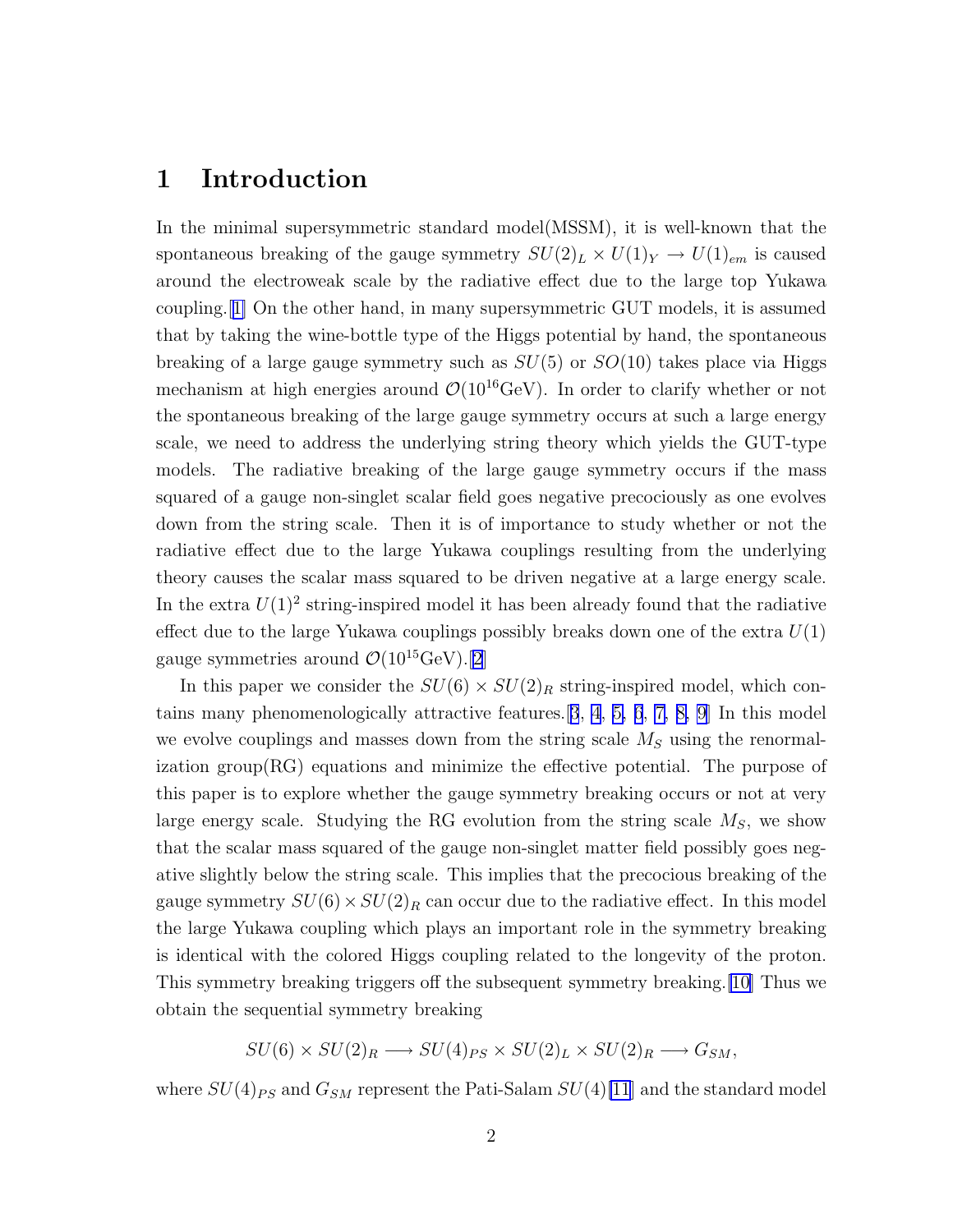gauge group, respectively.

In the framework of the string theory we are prohibited from adding extra matter fields by hand. In the effective theory from string, the matter contents and the Lagrangian are strongly constrained due to the topological and the symmetrical structure of the compact space. This situation is in sharp contrast to the conventional GUT-type models. For instance, in the perturbative heterotic string we have no adjoint or higher representation matter(Higgs) fields. Also, in the context of the brane picture, matter fields belong to the bi-fundamental or the anti-symmetric representations under the gauge group such as  $SU(M) \times SU(N)$ . In the present model, under  $SU(6) \times SU(2)_R$ , gauge non-singlet matter fields consist of  $(15, 1)$ ,  $(6^*, 2)$  and their conjugates. Within the rigid framework we have to find out the path from the string scale physics to the low-energy physics. ¿From this point of view we study the RG evolution of couplings and masses from the string scale and explore the hierarchical path of the gauge symmetry breaking.

To the  $SU(6) \times SU(2)_R$  string-inspired model we introduce the flavor symmetry  $\mathbf{Z}_M \times \mathbf{Z}_N \times \tilde{D}_4$ . [\[8](#page-13-0)] The cyclic group  $\mathbf{Z}_M$  and the binary dihedral group  $\tilde{D}_4$  have R symmetries, while  $\mathbf{Z}_N$  has not. Introduction of the binary dihedral group  $\tilde{D}_4$  is motivated by the phenomenological observation that the R-handed Majorana neutrino mass for the third generation has nearly the geometrically averaged magnitude of  $M<sub>S</sub>$ and  $M_Z$ . Further, the binary dihedral flavor symmetry  $\tilde{D}_4$  is an extention of the Rparity. In Ref.[[9](#page-13-0)], solving the anomaly-free conditions under many phenomenological constraints coming from the particle spectra, we found a large mixing angle(LMA)- MSW solution with  $(M, N) = (19, 18)$ , in which appropriate flavor charges are assigned to the matter fields. In Refs.[[8, 9\]](#page-13-0) we have assumed that the scalar mass squared of the gauge non-singlet field goes negative slightly below  $M<sub>S</sub>$ . The results are in good agreement with the experimental observations about fermion masses and mixings and also about hierarchical energy scales including the GUT scale, the  $\mu$ scale and the Majorana mass scale of the R-handed neutrinos. Then we carry out the present analysis of the RG evolution of the scalar masses squared on the basis of the  $SU(6) \times SU(2)_R$  model with the flavor symmetry  $\mathbf{Z}_{19} \times \mathbf{Z}_{18} \times \tilde{D}_4$ .

This paper is organized as follows. In section 2, after explaining main features of the  $SU(6)\times SU(2)_R$  string-inspired model with the flavor symmetry  ${\bf Z}_{19}\times{\bf Z}_{18}\times\tilde{D}_4,$  we exhibit the superpotential. We point out that if the soft scalar mass squared is driven negative, the spontaneous breaking of the gauge symmetry  $SU(6) \times SU(2)_R$  down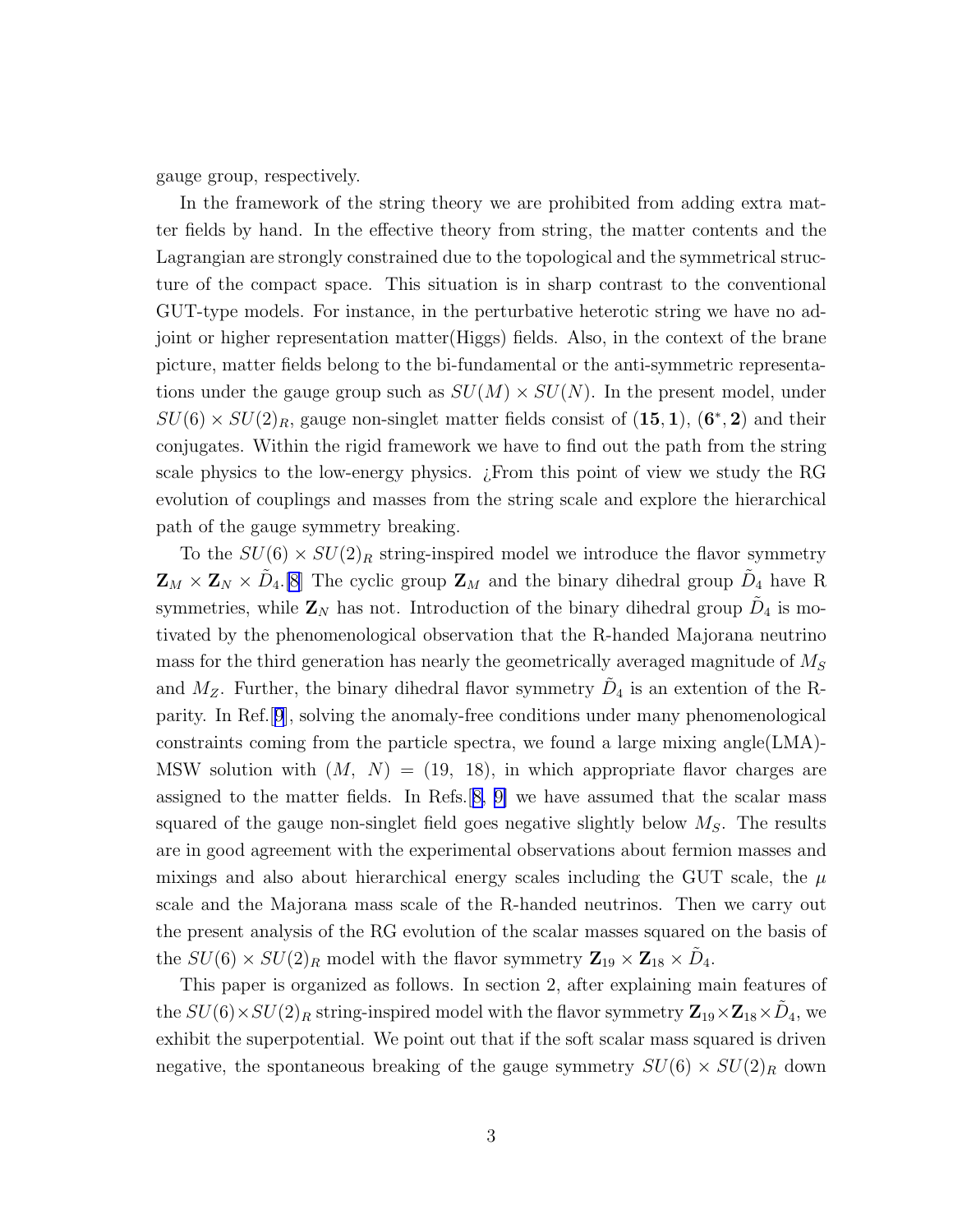<span id="page-3-0"></span>to  $G_{SM}$  occurs in two steps sequentially. In section 3 we study the RG evolutions of couplings and masses down from  $M<sub>S</sub>$ . It is found that the scalar mass squared of the gauge non-singlet matter field possibly goes negative slightly below the string scale. The final section is devoted to summary and discussion.

# 2  $SU(6) \times SU(2)_R$  Model and the Scalarpotential

The  $SU(6) \times SU(2)_R$  string-inspired model considered here is studied in detail in Refs.[[3, 4, 5, 6, 7, 8, 9\]](#page-13-0). To begin with, we review the main features of the model.

(i). The gauge group  $G = SU(6) \times SU(2)_R$  can be obtained from  $E_6$  through the  $\mathbb{Z}_2$  flux breaking on a multiply-connected manifolds  $K$ . [[12](#page-14-0), [13](#page-14-0), [14](#page-14-0)] To be more specific, the nontrivial holonomy  $U_d$  on K is of the form

$$
U_d = \exp\left(\pi i I_{3R}\right),\tag{1}
$$

where  $I_{3R}$  represents the third direction of the  $SU(2)_R$ . The symmetry breaking of G down to  $G_{SM}$  can take place via the Higgs mechanism without matter fields of adjoint or higher representations.  $SU(6) \times SU(2)_R$  is the largest one of such gauge groups.[\[15\]](#page-14-0)

(ii). Matter consists of the chiral superfields of three families and the one vector-like multiplet, i.e.,

$$
3 \times \mathbf{27}(\Phi_{1,2,3}) + (\mathbf{27}(\Phi_0) + \overline{\mathbf{27}}(\overline{\Phi}))
$$
 (2)

in terms of  $E_6$ . The superfields  $\Phi$  in 27 of  $E_6$  are decomposed into the irreducible representations of  $G = SU(6) \times SU(2)_R$  as

$$
\Phi(\mathbf{27}) = \begin{cases} \phi(\mathbf{15}, \mathbf{1}) & : & Q, L, g, g^c, S, \\ \psi(\mathbf{6}^*, \mathbf{2}) & : & (U^c, D^c), (N^c, E^c), (H_u, H_d), \end{cases} \tag{3}
$$

where g and  $g^c$  and  $H_u$  and  $H_d$  represent the colored Higgs and the doublet Higgs superfields, respectively,  $N<sup>c</sup>$  is the right-handed neutrino superfield, and S is an  $SO(10)$  singlet. It should be noted that the doublet Higgs and the color-triplet Higgs fields belong to the different irreducible representations of G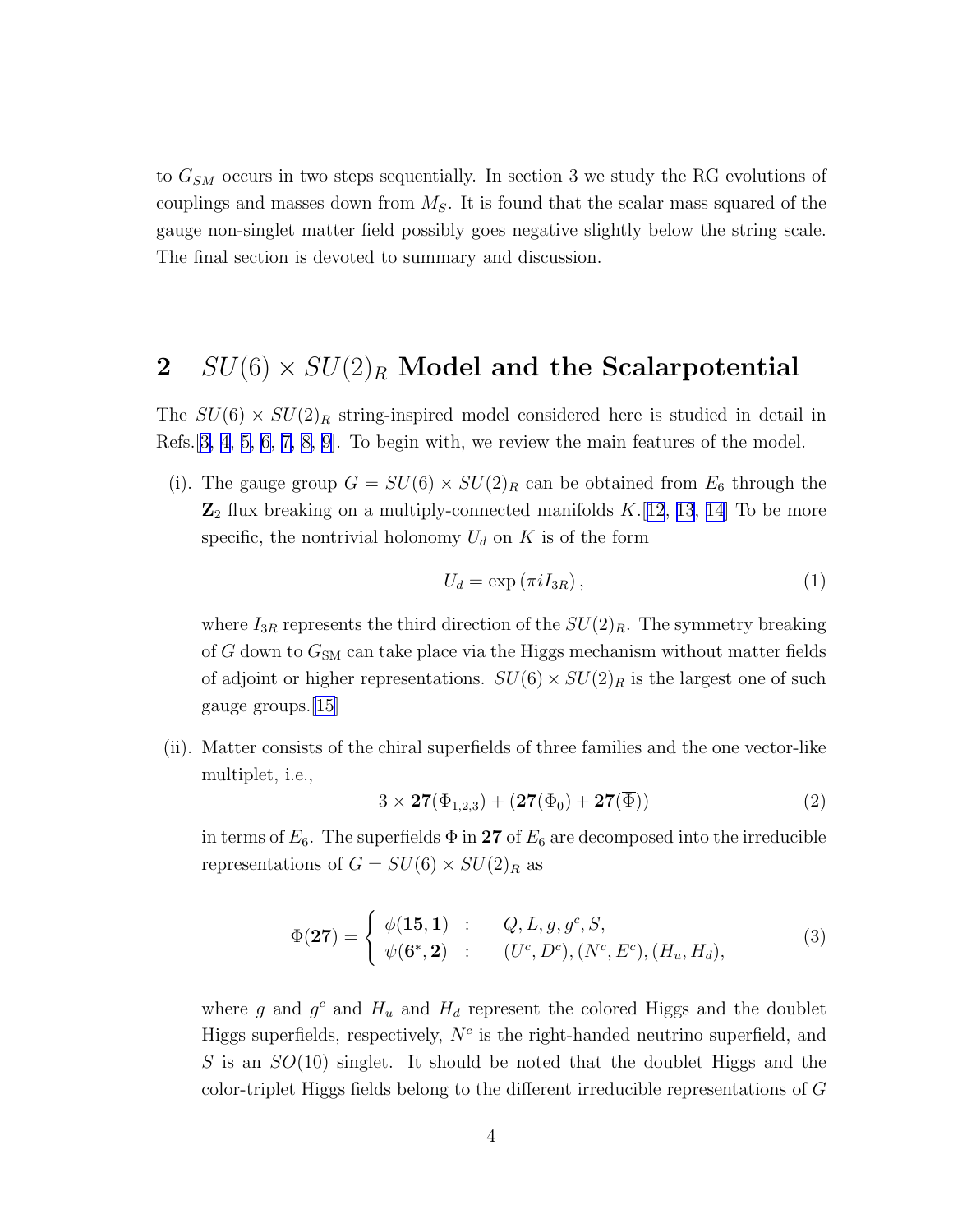Table 1: Assignment of  $\mathbb{Z}_{342}$  charges for matter superfields

<span id="page-4-0"></span>

| Φ. | $\Phi_2$                                                                                                                                                          | $\Phi_{3}$ | $\Phi_0$                                     |  |
|----|-------------------------------------------------------------------------------------------------------------------------------------------------------------------|------------|----------------------------------------------|--|
|    | $\left  \phi(15, 1) \right $ $a_1 = 126$ $a_2 = 102$                                                                                                              |            | $a_3 = 46$   $a_0 = 12$ $\overline{a} = -16$ |  |
|    | $\left  \begin{array}{cc} \psi(6^*, 2) & b_1 = 120 \\ b_2 = 80 & b_3 = 16 \\ \end{array} \right  \begin{array}{cc} b_0 = -14 & \overline{b} = -67 \\ \end{array}$ |            |                                              |  |

as shown in Eq.([3\)](#page-3-0). As a consequence, the triplet-doublet splitting problem is solved naturally.[[3\]](#page-13-0)

(iii). As the flavor symmetry, we introduce the  $\mathbb{Z}_{19} \times \mathbb{Z}_{18}$  and the  $\tilde{D}_4$  symmetries and regard  $\mathbb{Z}_{19}$  and  $\mathbb{Z}_{18}$  as the R and the non-R symmetries, respectively. Since the numbers 19 and 18 are relatively prime, we can combine these symmetries as

$$
\mathbf{Z}_{19} \times \mathbf{Z}_{18} = \mathbf{Z}_{342}.\tag{4}
$$

Solving the anomaly-free conditions under many phenomenological constraints coming from the particle spectra, we obtain a LMA-MSW solution with the  $\mathbb{Z}_{342}$  charges of matter superfields as shown in Table 1.[\[9](#page-13-0)] In this solution we assign the Grassmann number  $\theta$ , which has the charge (−1, 0) under  $\mathbb{Z}_{19} \times \mathbb{Z}_{18}$ , the charge 18 under  $\mathbb{Z}_{342}$ . The assignment of " $\tilde{D}_4$  charges" to matter superfields is given in Table 2, where  $\sigma_i$  (i = 1, 2, 3) represent the Pauli matrices and

$$
\sigma_4 = \left(\begin{array}{cc} 1 & 0 \\ 0 & i \end{array}\right). \tag{5}
$$

The  $\sigma_3$  transformation yields the R-parity. Namely, the R-parities of the superfields  $\Phi_i$  (i = 1, 2, 3) for three generations are all odd, while those of the  $\Phi_0$ and  $\overline{\Phi}$  are even.

(iv). There are two types of gauge invariant trilinear combinations

$$
(\phi(\mathbf{15}, \mathbf{1}))^3 = QQg + Qg^c L + g^c g S,\tag{6}
$$

$$
\phi(\mathbf{15}, \mathbf{1})(\psi(\mathbf{6}^*, \mathbf{2}))^2 = QH_dD^c + QH_uU^c + LH_dE^c + LH_uN^c
$$
  
+
$$
SH_uH_d + gN^cD^c + gE^cU^c + g^cU^cD^c. \tag{7}
$$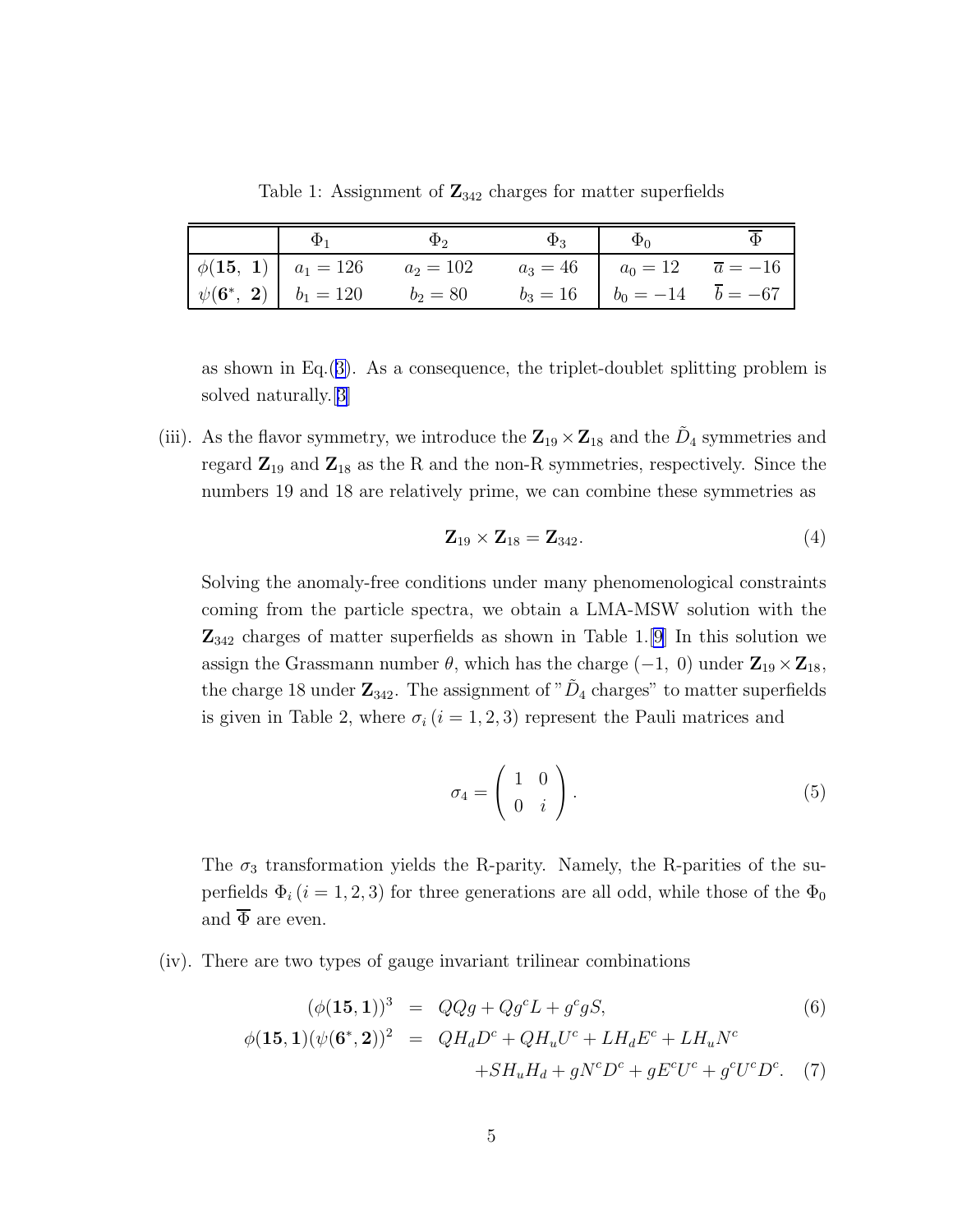<span id="page-5-0"></span>Table 2: Assignment of " $\tilde{D}_4$  charges" to matter superfields

|                                                            | $\Phi_i$ $(i = 1, 2, 3)$ | Ψ∩ |  |
|------------------------------------------------------------|--------------------------|----|--|
| $\phi({\bf 15}, \; {\bf 1}) \ \psi({\bf 6^*}, \; {\bf 2})$ |                          |    |  |
|                                                            | $\sigma$                 | Oз |  |

The flavor symmetry requires that in the superpotential these trilinear combinations are multiplied by some powers of  $\phi_0 \overline{\phi}$  or  $\psi_0 \overline{\psi}$ . Concretely, the superpotential terms are of the forms

$$
W_Y = \frac{1}{3!} z_0 \left(\frac{\phi_0 \overline{\phi}}{M_S^2}\right)^{\zeta_0} (\phi_0)^3 + \frac{1}{3!} \overline{z} \left(\frac{\phi_0 \overline{\phi}}{M_S^2}\right)^{\overline{\zeta}} (\overline{\phi})^3 + \frac{1}{2} h_0 \left(\frac{\phi_0 \overline{\phi}}{M_S^2}\right)^{\eta_0} \phi_0 \psi_0 \psi_0
$$
  
+ 
$$
\frac{1}{2} \overline{h} \left(\frac{\phi_0 \overline{\phi}}{M_S^2}\right)^{\overline{\eta}} \left(\frac{\psi_0 \overline{\psi}}{M_S^2}\right)^2 \overline{\phi} \overline{\psi} + \sum_{i,j=1}^3 z_{ij} \left(\frac{\phi_0 \overline{\phi}}{M_S^2}\right)^{\zeta_{ij}} \phi_0 \phi_i \phi_j
$$
  
+ 
$$
\sum_{i,j=1}^3 h_{ij} \left(\frac{\phi_0 \overline{\phi}}{M_S^2}\right)^{\eta_{ij}} \phi_0 \psi_i \psi_j + \sum_{i,j=1}^3 m_{ij} \left(\frac{\phi_0 \overline{\phi}}{M_S^2}\right)^{\mu_{ij}} \psi_0 \phi_i \psi_j.
$$
 (8)

The exponents are determined by the constraints coming from the flavor symmetry. To be more specific, we have

$$
(\zeta_0, \overline{\zeta}, \eta_0, \overline{\eta}) = (0, 150, 158, 84), \qquad \zeta_{ij} = \begin{pmatrix} 57 & 51 & 37 \\ 51 & 45 & 31 \\ 37 & 31 & 17 \end{pmatrix}_{ij},
$$

$$
\eta_{ij} = \begin{pmatrix} 54 & 44 & 28 \\ 44 & 34 & 18 \\ 28 & 18 & 2 \end{pmatrix}_{ij}, \qquad \mu_{ij} = \begin{pmatrix} 49 & 39 & 23 \\ 43 & 33 & 17 \\ 29 & 19 & 3 \end{pmatrix}_{ij}.
$$

$$
(9)
$$

The coefficients  $z_0$ ,  $\overline{z}$ ,  $h_0$ ,  $\overline{h}$ ,  $z_{ij}$ ,  $h_{ij}$  and  $m_{ij}$  are  $\mathcal{O}(1)$  constants. The relation  $\zeta_0 = 0$ means that only the superfield  $\phi_0$  takes part in the renormalizable interaction with the large Yukawa coupling at  $M_S$ . The powers of  $\phi_0 \overline{\phi}$  can be replaced all or in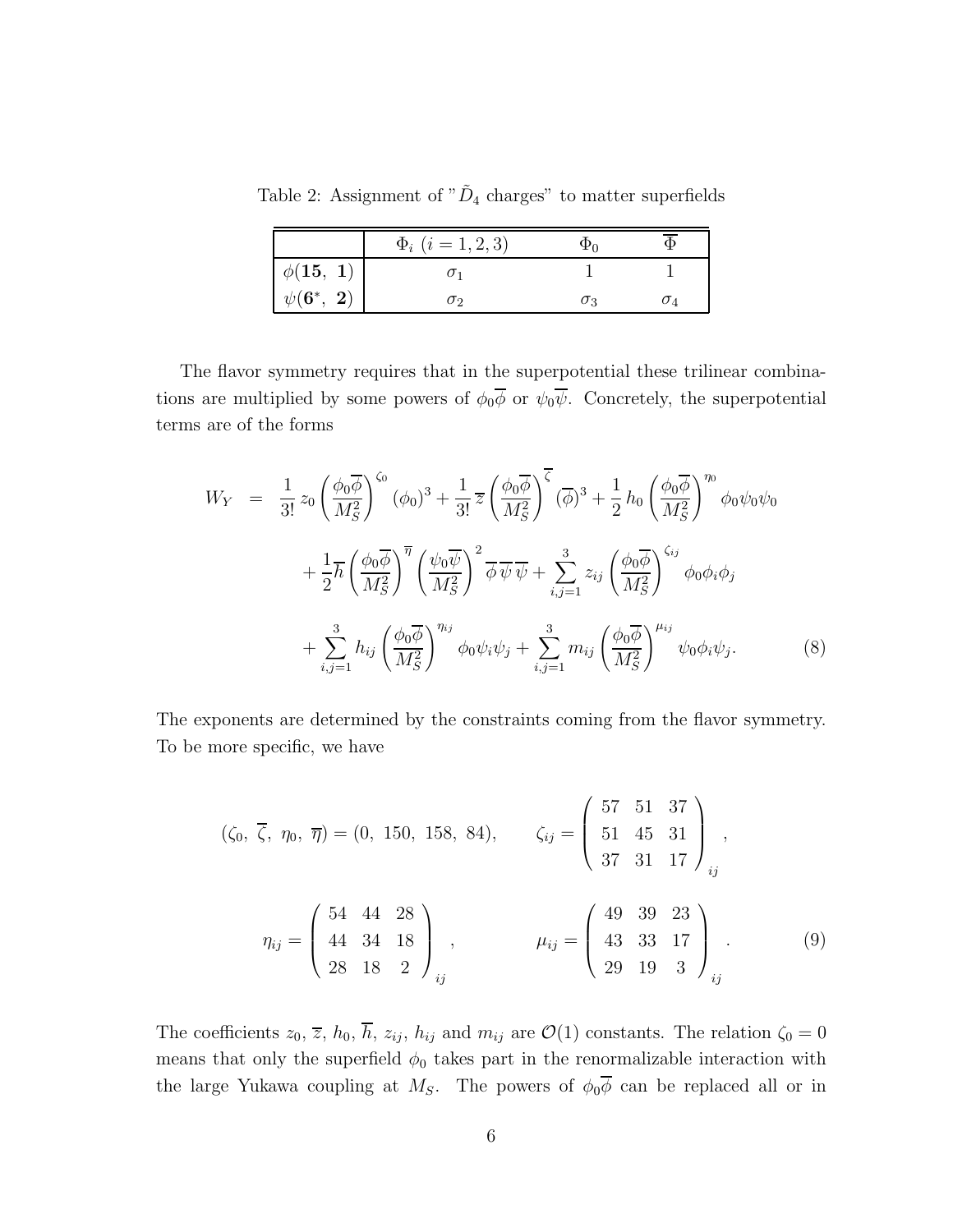part with those of  $\psi_0 \overline{\psi}$  subject to the flavor symmetry. When  $\phi_0$  and  $\overline{\phi}$  develop the non-zero vacuum expectation values(VEV's), the above non-renormalizable terms become the effective Yukawa couplings with hierarchical patterns.[[16](#page-14-0)] In addition, the superpotential contains the other types of the non-renormalizable term

$$
W_1 = M_S^3 \left[ \lambda_0 \left( \frac{\phi_0 \overline{\phi}}{M_S^2} \right)^{2n} + \lambda_1 \left( \frac{\phi_0 \overline{\phi}}{M_S^2} \right)^n \left( \frac{\psi_0 \overline{\psi}}{M_S^2} \right)^m + \lambda_2 \left( \frac{\psi_0 \overline{\psi}}{M_S^2} \right)^{2m} \right]
$$
(10)

with  $\lambda_i = \mathcal{O}(1)$ . The flavor symmetry  $\mathbb{Z}_{342} \times \tilde{D}_4$  yields  $n = 81$  and  $m = 4$ .

In the present model we study the minimum point of the scalarpotential. We will assume that the supersymmetry is broken at the string scale due to the hidden sector dynamics and that the supersymmetry breaking is communicated gravitationally to the observable sector via the soft supersymmetry breaking terms. As mentioned above, there exists a large Yukawa coupling at the string scale only for  $\phi_0$ . Then the radiative corrections of the soft scalar masses squared due to the Yukawa coupling are sizable only for  $\phi_0$ . On the other hand, the R-parity odd superfields  $\phi_i$  and  $\psi_i$  (i = 1, 2, 3) which appear in pair in the superpotential term, hardly receive the radiative corrections in the region around  $M<sub>S</sub>$ . The soft scalar masses squared of the R-parity odd superfields remain positive in the wide energy region. Therefore, the F-flat conditions for  $\phi_i$  and  $\psi_i$   $(i = 1, 2, 3)$  require

$$
\langle \phi_i \rangle = \langle \psi_i \rangle = 0. \qquad (i = 1, 2, 3)
$$
 (11)

Thus in order to minimize the scalarpotential, it is sufficient for us to confine ourselves to the R-parity even sector. In the R-parity even sector we have the superpotential  $W_1$ . The scalar potential is given by

$$
V = \left| \frac{\partial W_1}{\partial \phi_0} \right|^2 + \left| \frac{\partial W_1}{\partial \overline{\phi}} \right|^2 + \left| \frac{\partial W_1}{\partial \psi_0} \right|^2 + \left| \frac{\partial W_1}{\partial \overline{\psi}} \right|^2 + (D \text{ term}) + V_{\text{soft}} + \Delta V_{1-\text{loop}} , \qquad (12)
$$

where  $V_{\text{soft}}$  represents the soft supersymmetry breaking terms

$$
V_{\text{soft}} = \tilde{m}_{\phi 0}^2 |\phi_0|^2 + \tilde{m}_{\phi}^2 |\overline{\phi}|^2 + \tilde{m}_{\psi 0}^2 |\psi_0|^2 + \tilde{m}_{\overline{\psi}}^2 |\overline{\psi}|^2 + (\text{A term}). \tag{13}
$$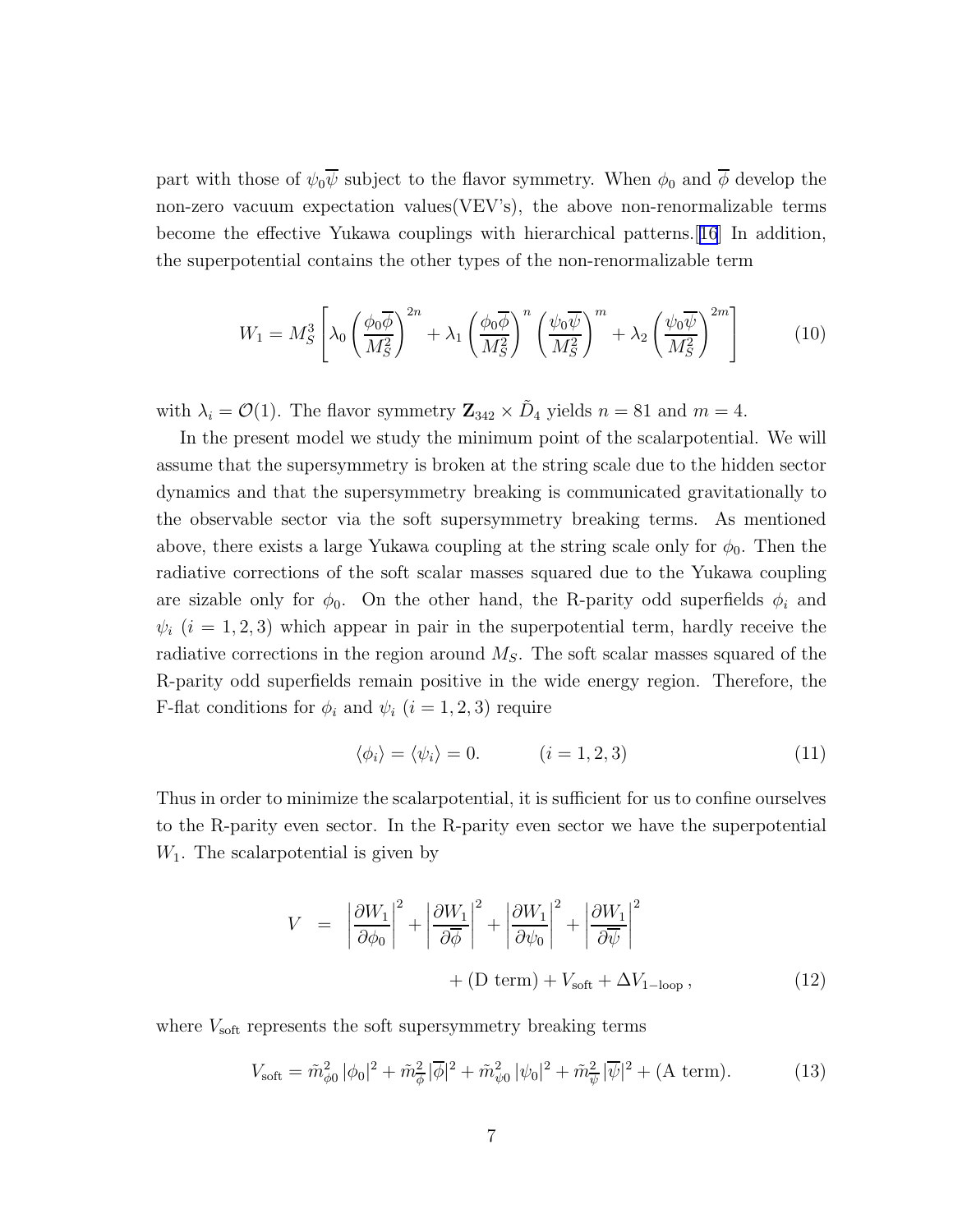The one-loop correction  $\Delta V_{1-loop}$  is of the form[[17\]](#page-14-0)

$$
\Delta V_{1-\text{loop}} = \frac{1}{64\pi^2} \text{STr } \mathcal{M}^4 \left[ \ln \left( \frac{\mathcal{M}^2}{Q^2} \right) - \frac{3}{2} \right],\tag{14}
$$

where bosons(fermions) contribute with positive(negative) sign in the supertrace and the mass M has to be considered to be a function of  $\phi_0$ ,  $\overline{\phi}$ ,  $\psi_0$  and  $\overline{\psi}$ . In the above equations, for simplicity we denote the scalar components of the superfields by the same letters as the superfields. The soft scalar masses squared  $\tilde{m}^2_{\phi 0}$ ,  $\tilde{m}^2_{\phi}$ ,  $\tilde{m}^2_{\psi 0}$  and  $\tilde{m}^2_{\overline{\psi}}$ are assumed to take a universal positive value at the string scale. We evolve down from the string scale the scalar masses squared by using the RG equations. Since the one-loop correction Eq.(14) is linear in  $\ln Q^2$ , it is possible to find a value of Q such that this correction is quite small in the minimum of the potential. Therefore, it is sufficient to treat the minimization by simply using the RG-improved tree-level potential. If  $\tilde{m}^2_{\phi 0} + \tilde{m}^2_{\phi}$  is driven negative slightly below the string scale, the gauge symmtry could be spontaneously broken irrespective of  $\tilde{m}^2_{\psi 0}$  and  $\tilde{m}^2_{\overline{\psi}}$ . By minimizing the scalar potential in the case  $\tilde{m}_{\phi 0}^2 + \tilde{m}_{\phi}^2 < 0$ , we can determine the energy scales of the gauge symmetry breaking, that is, the VEV's  $\langle \phi_0 \rangle$ ,  $\langle \overline{\phi} \rangle$ ,  $\langle \psi_0 \rangle$  and  $\langle \overline{\psi} \rangle$ . The D-flat conditions require

$$
|\langle \phi_0 \rangle| = |\langle \overline{\phi} \rangle|, \qquad |\langle \psi_0 \rangle| = |\langle \overline{\psi} \rangle|. \tag{15}
$$

Thus, if  $\tilde{m}_{\phi 0}^2 + \tilde{m}_{\phi}^2 < 0$ , the minimum point of the scalar potential becomes [\[10\]](#page-13-0)

$$
|\langle \phi_0 \rangle| = |\langle \overline{\phi} \rangle| \sim M_S \left( \frac{\tilde{m}_{\phi}}{M_S} n^{-3/2} \right)^{1/(4n-2)}, \qquad (16)
$$

$$
|\langle \psi_0 \rangle| = |\langle \overline{\psi} \rangle| \sim M_S \left( \frac{|\langle \phi_0 \rangle|}{M_S} \right)^{n/m} \tag{17}
$$

in a feasible parameter region of the coefficients  $\lambda_i$ , where  $\tilde{m}_{\phi} = \sqrt{|\tilde{m}_{\phi}^2 + \tilde{m}_{\phi}^2|}$ . Since we obtain  $|\langle \phi_0 \rangle| > |\langle \psi_0 \rangle|$ , the gauge symmetry breaking occurs in two steps as

$$
SU(6) \times SU(2)_R \longrightarrow SU(4)_{PS} \times SU(2)_L \times SU(2)_R \longrightarrow G_{SM}.
$$
 (18)

When the gauge symmetry  $SU(6) \times SU(2)_R$  is broken down to  $SU(4)_{PS} \times SU(2)_L \times$  $SU(2)_R$ , the field  $\phi_0(15, 1)$  is decomposed as

$$
\phi_0(15, 1) \longrightarrow \phi_0(4, 2, 1), \quad \phi_0(6, 1, 1), \quad \phi_0(1, 1, 1).
$$
 (19)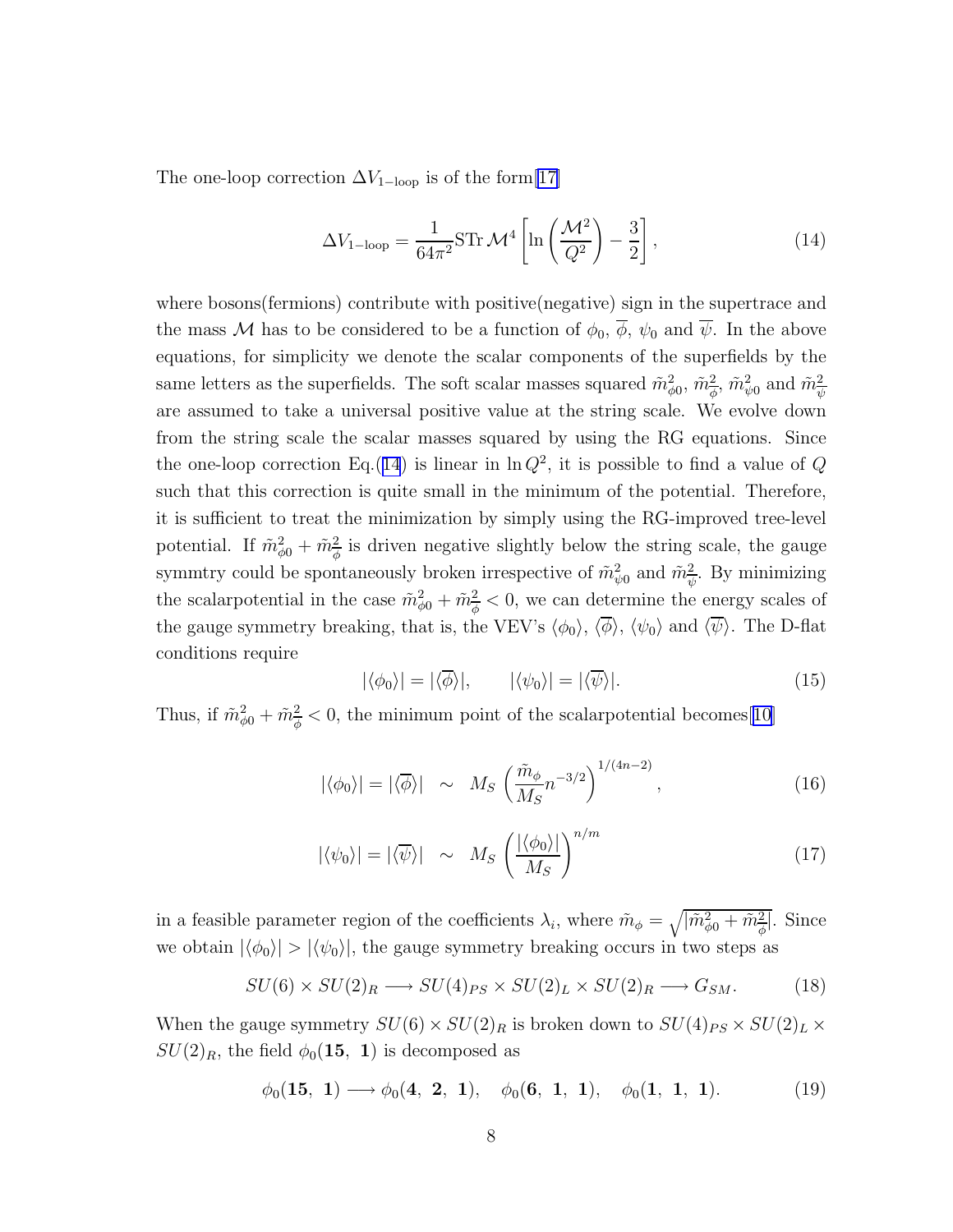Needless to say, the field  $\phi_0(1, 1, 1)$  develops the non-zero VEV  $|\langle \phi_0 \rangle|$ . In addition, the field  $\psi_0(\mathbf{6}^*, 2)$  is decomposed as

$$
\psi_0(\mathbf{6}^*, \ \mathbf{2}) \longrightarrow \psi_0(\mathbf{4}^*, \ \mathbf{1}, \ \mathbf{2}), \quad \psi_0(\mathbf{1}, \ \mathbf{2}, \ \mathbf{2}). \tag{20}
$$

A question arises as to which field of  $\psi_0(4^*, 1, 2)$  and  $\psi_0(1, 2, 2)$  develops the non-zero VEV  $|\langle \psi_0 \rangle|$ . As seen in Eq.[\(7](#page-4-0)), the field  $\psi_0(1, 2, 2)$  has the coupling  $\phi_0(1, 1, 1)\psi_0(1, 2, 2)^2$ , which is the third term of Eq.[\(8](#page-5-0)). Below the scale  $|\langle \phi_0 \rangle|$ , this term induces th  $\mu$  term. The F-flat condition for  $\psi_0(1, 2, 2)$  requires

$$
|\psi_0(\mathbf{1}, \ \mathbf{2}, \ \mathbf{2})| = 0 \tag{21}
$$

at a large energy scale. Consequently, the non-zero VEV  $|\langle \psi_0 \rangle|$  is attributed to  $\psi_0(4^*, 1, 2)$ . Thus we obtain  $G_{SM}$  below the scale  $|\langle \psi_0 \rangle|$ .

We now calculate the energy scale of the gauge symmetry breaking. Since we have  $n = 81$  and  $m = 4$ , the VEV's  $|\langle \phi_0 \rangle|$  and  $|\langle \psi_0 \rangle|$  are smaller than  $M_S$  but not far from Ms. By taking  $M_S \sim 5 \times 10^{17} \text{GeV}$ [[18\]](#page-14-0) and  $\tilde{m}_{\phi} \sim 10^{3} \text{GeV}$ , we obtain

$$
\frac{|\langle \phi_0 \rangle|}{M_S} \simeq 0.89, \qquad \frac{|\langle \psi_0 \rangle|}{M_S} \simeq 0.10. \tag{22}
$$

Therefore, for the present model to be consistent, it is necessary that  $\tilde{m}^2_{\phi 0} + \tilde{m}^2_{\phi}$ is deriven negative slightly below  $M<sub>S</sub>$ . In the next section, evolving couplings and masses down from the string scale using the RG equations, we show that  $\tilde{m}^2_{\phi 0} + \tilde{m}^2_{\phi}$ possibly goes negative slightly below the string scale.

#### 3 The RG evolutions of scalar masses

The one-loop RG equation for the  $SU(6)$  gauge coupling  $g_6$  is given by

$$
(4\pi)^2 \frac{dg_6^2}{dt} = -2b_6 g_6^4,\tag{23}
$$

where the variable t is defined as  $\ln(Q/M_S)$  and  $b_6 = 3$ . Similarly, we have the one-loop RG equation for the  $SU(6)$  gaugino mass  $M_6$ 

$$
(4\pi)^2 \frac{dM_6}{dt} = -2b_6 g_6^2 M_6. \tag{24}
$$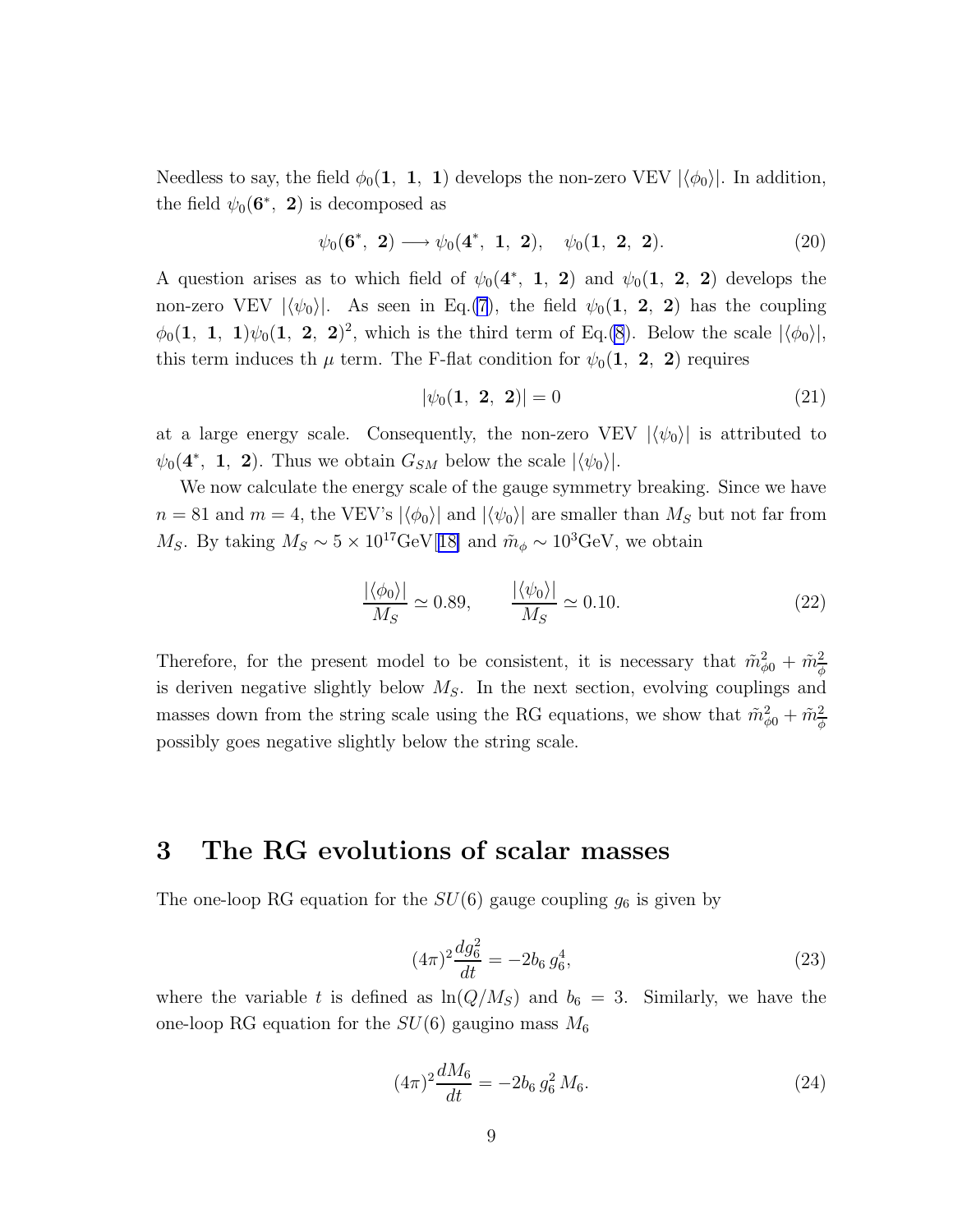<span id="page-9-0"></span>These equations are easily solved as

$$
g_6^2(u) = \frac{g_0^2}{u}, \qquad M_6(u) = \frac{M_{1/2}}{u}, \tag{25}
$$

where the variable  $u$  is defined as

$$
u = 1 + \frac{3}{8\pi^2} g_0^2 t.
$$
\n(26)

The constants  $g_0$  and  $M_{1/2}$  represent the values of the gauge coupling and the gaugino mass at the string scale  $M<sub>S</sub>$ , respectively.

At the string scale the renormalizable term of the superpotential is of the simple form

$$
W_{Y0} = \frac{1}{3!} z_0 (\phi_0)^3.
$$
 (27)

This term induces the soft breaking A term

$$
V_{\text{soft}} \supset \frac{1}{3!} A_0 z_0 (\phi_0)^3. \tag{28}
$$

Here we assume that the Yukawa coupling  $z_0$  and the soft breaking parameter  $A_0$  are real. In this case the RG equations for  $z_0$ ,  $A_0$ ,  $\tilde{m}^2_{\phi 0}$  and  $\tilde{m}^2_{\phi}$  are given by [[19](#page-14-0)]

$$
(4\pi)^2 \frac{dz_0^2}{dt} = \left(-56 g_6^2 + 18 z_0^2\right) z_0^2,\tag{29}
$$

$$
(4\pi)^2 \frac{dA_0}{dt} = 3A_0 z_0^2 + 56M_6 g_6^2,
$$
\n(30)

$$
(4\pi)^2 \frac{d\tilde{m}_{\phi 0}^2}{dt} = 6\left(\tilde{m}_{\phi 0}^2 + \frac{1}{3}A_0^2\right)z_0^2 - \frac{112}{3}M_6^2 g_6^2,\tag{31}
$$

$$
(4\pi)^2 \frac{d\tilde{m}_{\phi}^2}{dt} = -\frac{112}{3} M_6^2 g_6^2.
$$
 (32)

Concretely, the RG evolutions are expressed as

$$
\frac{z_0^2(u)}{z_0^2(1)} = \frac{1}{u D(u)},
$$
\n(33)

$$
\frac{A_0(u)}{A_0(1)} = \frac{u^{25/18}}{D(u)^{1/6}} E(u), \tag{34}
$$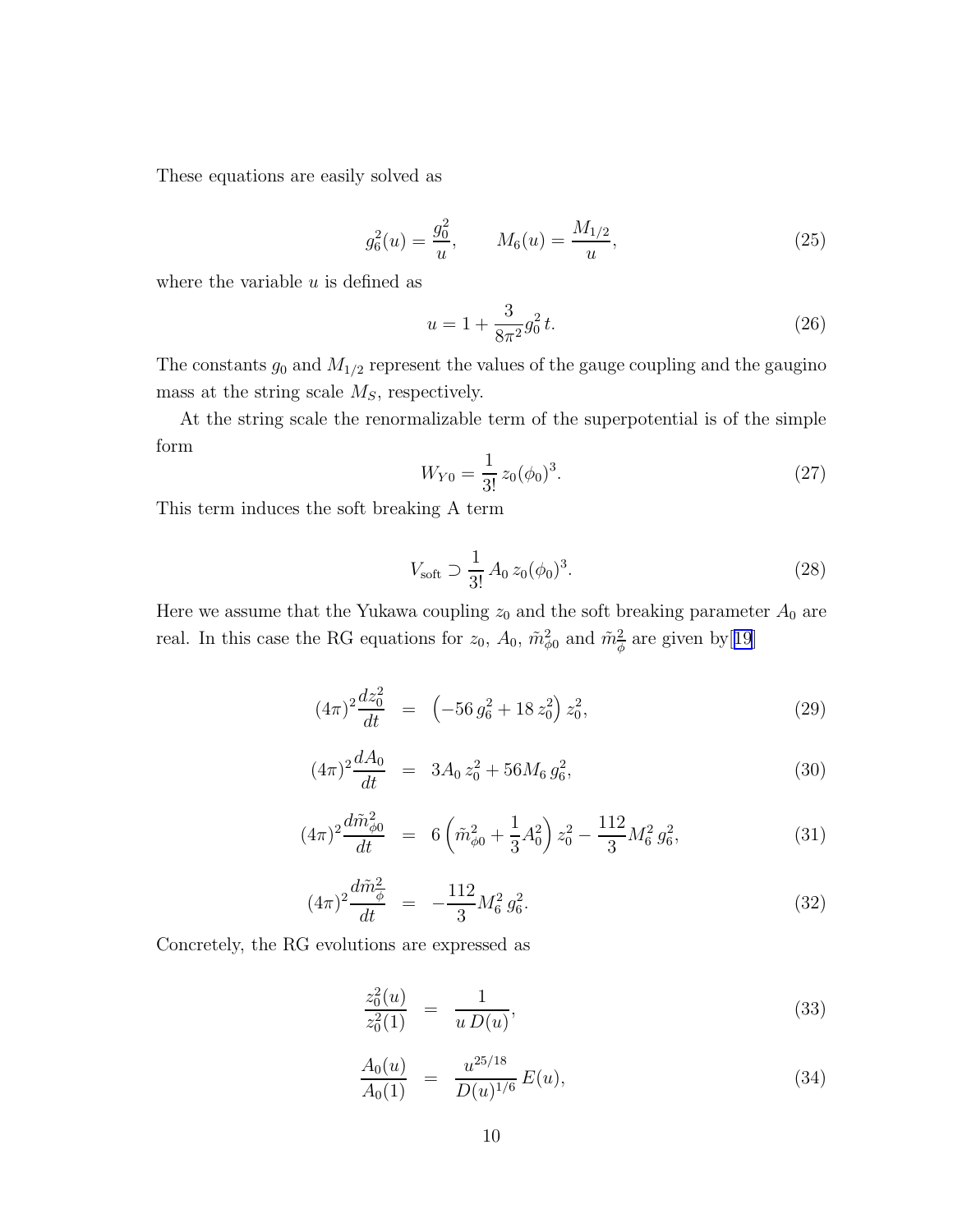$$
\frac{\tilde{m}_{\phi 0}^2(u)}{\tilde{m}_{\phi 0}^2(1)} = \frac{u^{25/9}}{D(u)^{1/3}} \left[1 - r_1^2 F(u)\right],\tag{35}
$$

$$
\frac{\tilde{m}_{\phi}^{2}(u)}{\tilde{m}_{\phi}^{2}(1)} = 1 + \frac{28}{9} r_{1}^{2} \left( u^{-2} - 1 \right)
$$
\n(36)

with  $\tilde{m}_{\phi 0}^2(1) = \tilde{m}_{\phi}^2(1) \equiv \tilde{m}_0^2$ . In these expressions we define three dimensionless parameters

$$
r_0 = \frac{z_0(1)}{g_0}, \qquad r_1 = \frac{M_{1/2}}{\tilde{m}_0}, \qquad r_2 = \frac{A_0(1)}{M_{1/2}}, \tag{37}
$$

and three functions

$$
D(u) = \left(1 - \frac{9}{25}r_0^2\right)u^{25/3} + \frac{9}{25}r_0^2,
$$
\n(38)

$$
E(u) = 1 - \frac{28}{3 r_2} \int_u^1 \frac{D(v)^{1/6}}{v^{61/18}} dv,
$$
\n(39)

$$
F(u) = \int_{u}^{1} \left[ \frac{r_0^2 r_2^2}{3 v D(v)} E(v)^2 - \frac{56}{9} \frac{D(v)^{1/3}}{v^{52/9}} \right] dv.
$$
 (40)

Since we are interested in the precocious breaking of the gauge symmetry, the RG evolution of the couplings and the masses is carried out in the energy region ranging from  $M_S$  to  $M_S/5$ . Since  $4\pi/g_0^2$  takes a value around 15 in the present model[\[3](#page-13-0)], we have  $g_0 \simeq 0.9$  and then the region considered here of the variable u becomes 1.0  $\sim$  0.95. We now proceed to accomplish the numerical study as to whether or not  $\tilde{m}_{\phi 0}^2 + \tilde{m}_{\phi}^2$  is driven negative in the region  $u = 1.0 \sim 0.95$ . As a typical example, in Fig.1 we show the calculation of  $(\tilde{m}_{\phi 0}^2(u) + \tilde{m}_{\phi}^2(u))/\tilde{m}_0^2$  for the parameter set  $(r_0, r_1, r_2) = (3.0, 3.0, 3.0 \sim 4.0)$ . We find that  $\tilde{m}_{\phi}^2(u) + \tilde{m}_{\phi}^2(u)$ is driven negative at  $u \sim 0.98$  if the value of  $r_2$  is larger than 3.3. In Fig.2 also  $(\tilde{m}_{\phi0}^2(u) + \tilde{m}_{\phi}^2(u))/\tilde{m}_0^2$  for the parameter set  $(r_0, r_1, r_2) = (3.0, 2.5 \sim 4.0, 3.5)$  is given. ¿From these figures it turns out that the precocious breakdown is realized in the parameter region of the Yukawa coupling  $z_0(1) \sim 2.7$  and  $r_1$ ,  $r_2 = 3.0 \sim 4.0$ .

In the present choice of  $z_0(1)$  we have  $z_0(1)^2/(4\pi) \sim 0.6$ , which does not seem to be small enough to use it as the perturbative expansion parameter. However,  $z_0(u)$ diminishes in magnitude with decreasing u. The present analysis is sufficient to show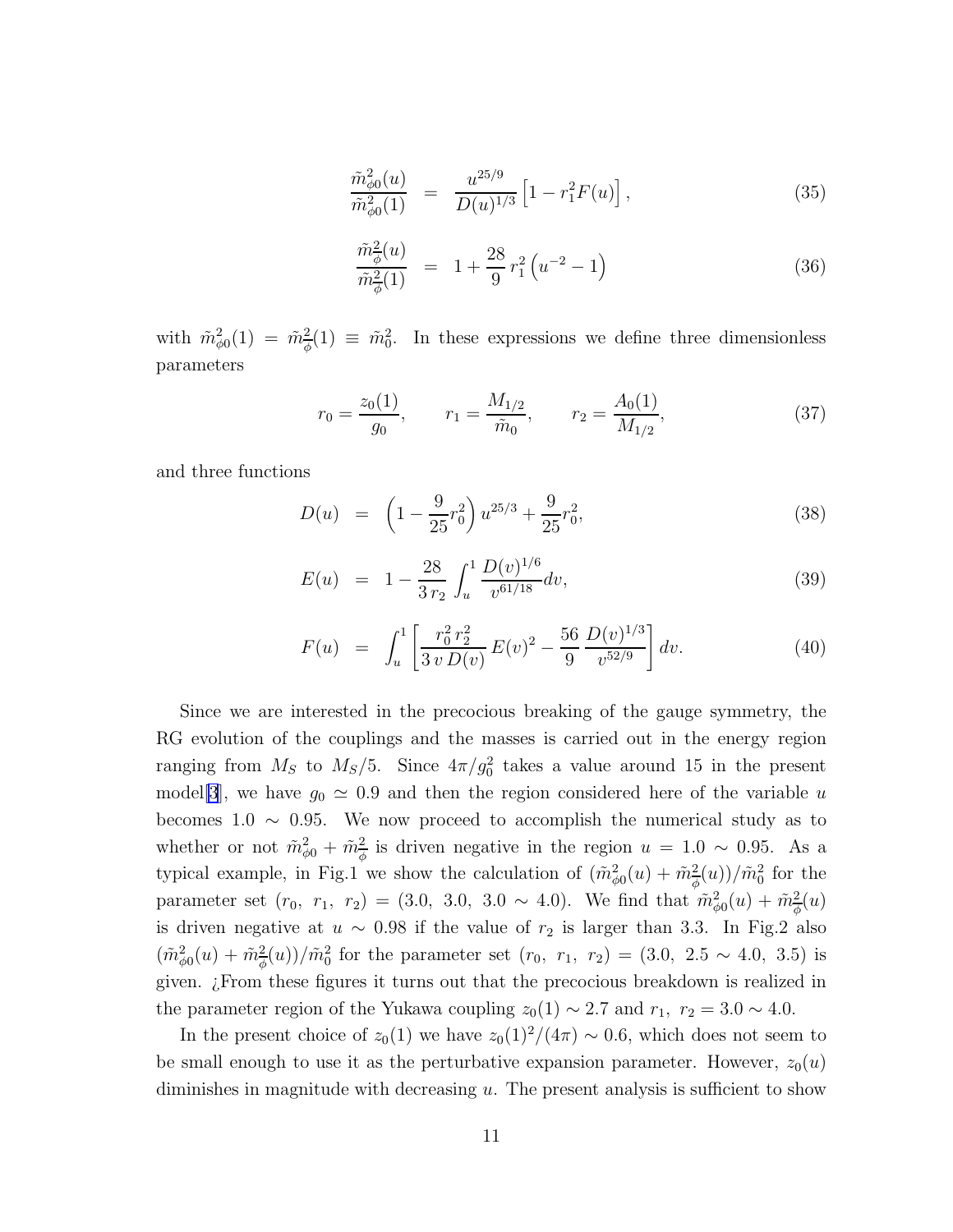that in the feasible parameter region,  $\tilde{m}^2_{\phi 0}(u) + \tilde{m}^2_{\phi}(u)$  possibly goes negative slightly below  $M_S$ .



Figure 1:  $(\tilde{m}_{\phi 0}^2(u) + \tilde{m}_{\phi}^2(u))/\tilde{m}_0^2$  vs. u. The upper, middle and lower solid curves are for the cases of the parameter  $r_2$  to be 3.0, 3.5, 4.0, respectively. Both the parameters  $r_0$  and  $r_1$  are taken as 3.0.

#### 4 Summary and discussion

In the  $SU(6)\times SU(2)_R$  string-inspired model with the flavor symmetry  $\bf Z_{19}\times \bf Z_{18}\times \tilde D_4,$ we evolve couplings and masses down from the string scale  $M<sub>S</sub>$  using the RG equations. In the feasible parameter region of a Yukawa coupling and the soft supersymmetry breaking masses, the scalar mass squared of the gauge non-singlet matter field possibly goes negative slightly below the string scale. This implies that the precocious radiative breaking of the gauge symmetry  $SU(6) \times SU(2)_R$  can occur due to the radiative effect. This symmetry breaking triggers off the subsequent symmetry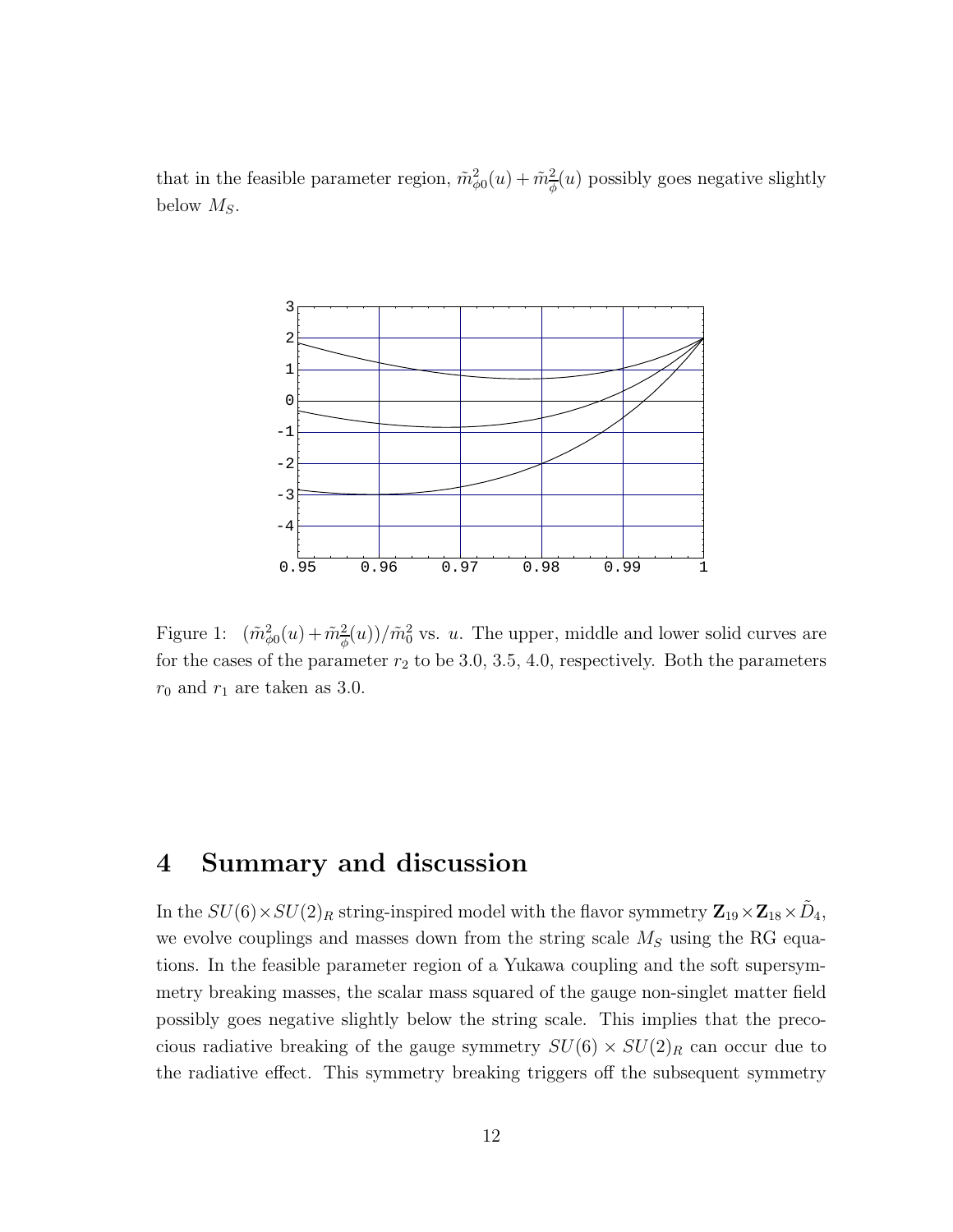

Figure 2: The u- and r<sub>1</sub>-dependences of  $(\tilde{m}_{\phi 0}^2(u) + \tilde{m}_{\phi}^2(u))/\tilde{m}_0^2$ . The parameter  $r_1$  varies from 2.5 to 4.0, while the parameters  $r_0$  and  $r_2$  are fixed as 3.0 and 3.5, respectively. In the white region  $(\tilde{m}^2_{\phi 0}(u) + \tilde{m}^2_{\phi}(u))/\tilde{m}^2_0$  is positive and in the region from gray to black has a negative value up to  $-3.0$ .

breaking as

$$
SU(6) \times SU(2)_R \longrightarrow SU(4)_{PS} \times SU(2)_L \times SU(2)_R \longrightarrow G_{SM}.
$$

Thus the present model is in line with the path from the string scale physics to the low-energy physics.

In the present model, the large Yukawa coupling which plays an important role in the symmetry breaking is identical with the colored Higgs coupling. This is because the superpotential  $W_{Y0}$  of Eq.[\(27](#page-9-0)) induces the colored Higgs mass term  $z_0 \langle \phi_0 \rangle g_0 g_0^c$ below the scale  $\langle \phi_0 \rangle$ . The colored Higgs mass becomes  $z_0 \langle \phi_0 \rangle = \mathcal{O}(10^{18} \text{GeV})$ . This implies that the proton lifetime is more than  $10^{36}$ yr. In contrast to the minimal  $SU(5)$ SUGRA GUT model, as to which some difficulties have been pointed out concerning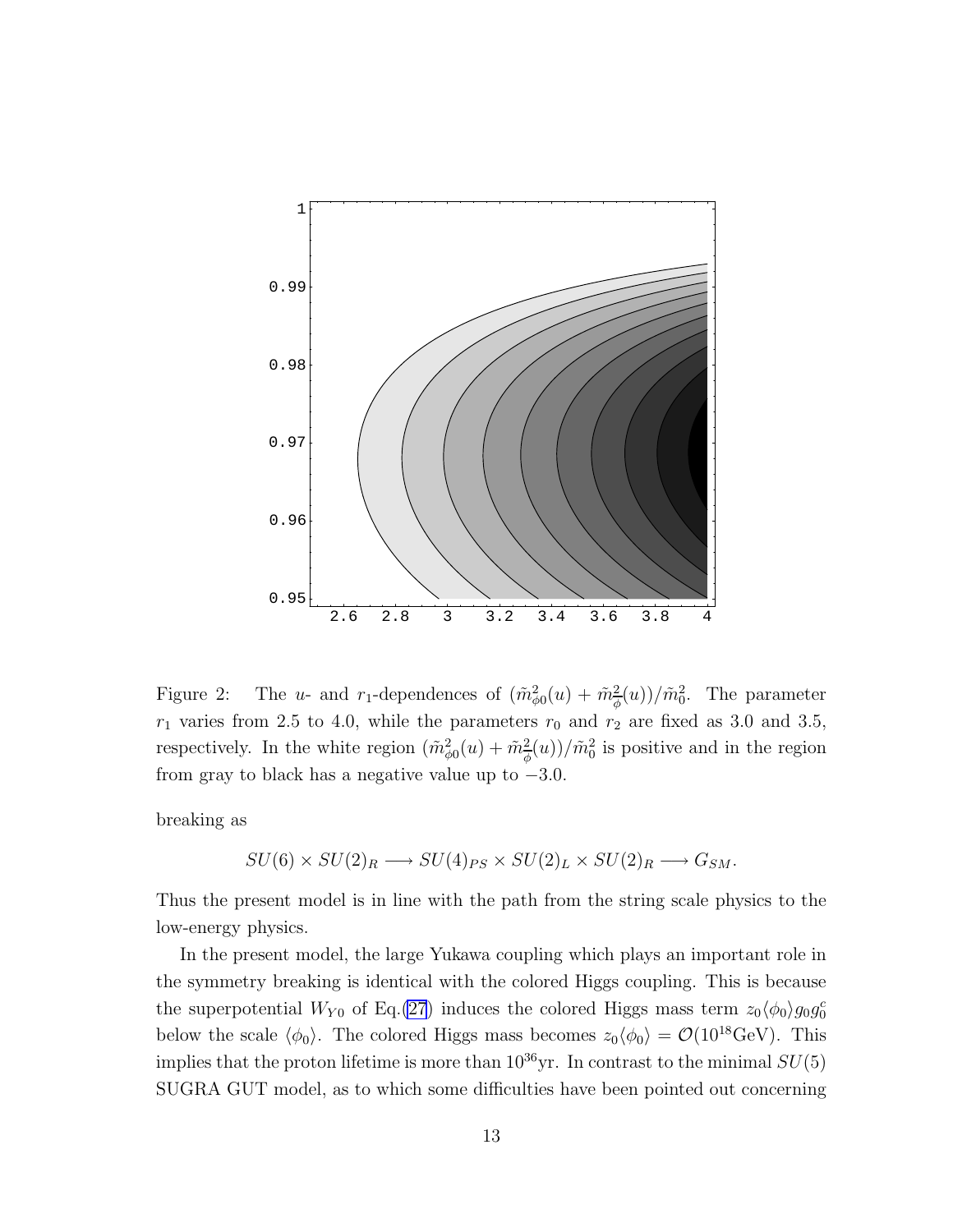<span id="page-13-0"></span>the proton lifetime, [[20](#page-14-0)] our result is consistent with the present experimental data [\[21\]](#page-14-0). The longevity of the proton is in connection with the precocious gauge symmetry breaking through the common large Yukawa coupling.

### Acknowledgements

The authors would like to thank Professors C. Hattori, Y. Abe and M. Matsunaga for valuable discussions. Two of the authors (M. M. and T. M.) are supported in part by a Grant-in-Aid for Scientific Research, Ministry of Education, Culture, Sports, Science and Technology, Japan (No.12047226).

## References

- [1] K. Inoue, A. Kakuto, H. Komatsu and S. Takeshita, Prog. Theor. Phys. 68, (1982) 927; Prog. Theor. Phys. 71, (1984) 413.
- [2] P. Zoglin, Phys. Lett. 243B, (1990) 215.
- [3] N. Haba, C. Hattori, M. Matsuda and T. Matsuoka, Prog. Theor. Phys. 96, (1996) 1249.
- [4] N. Haba and T. Matsuoka, Prog. Theor. Phys. 99, (1998) 831.
- [5] T. Matsuoka, Prog. Theor. Phys. 100, (1998) 107.
- [6] M. Matsuda and T. Matsuoka, Phys. Lett. B487, (2000) 104.
- [7] M. Matsuda and T. Matsuoka, Phys. Lett. B499, (2001) 287.
- [8] Y. Abe, C. Hattori, M. Ito, M. Matsuda, M. Matsunaga and T. Matsuoka, Prog. Theor. Phys. 106, (2001) 1275.
- [9] Y. Abe, C. Hattori, T. Hayashi, M. Ito, M. Matsuda, M. Matsunaga and T. Matsuoka, [hep-ph/0206232](http://arXiv.org/abs/hep-ph/0206232).
- [10] N. Haba, C. Hattori, M. Matsuda, T. Matsuoka and D. Mochinaga, Phys. Lett. B337, (1994) 63; Prog. Theor. Phys. 92, (1994) 153.